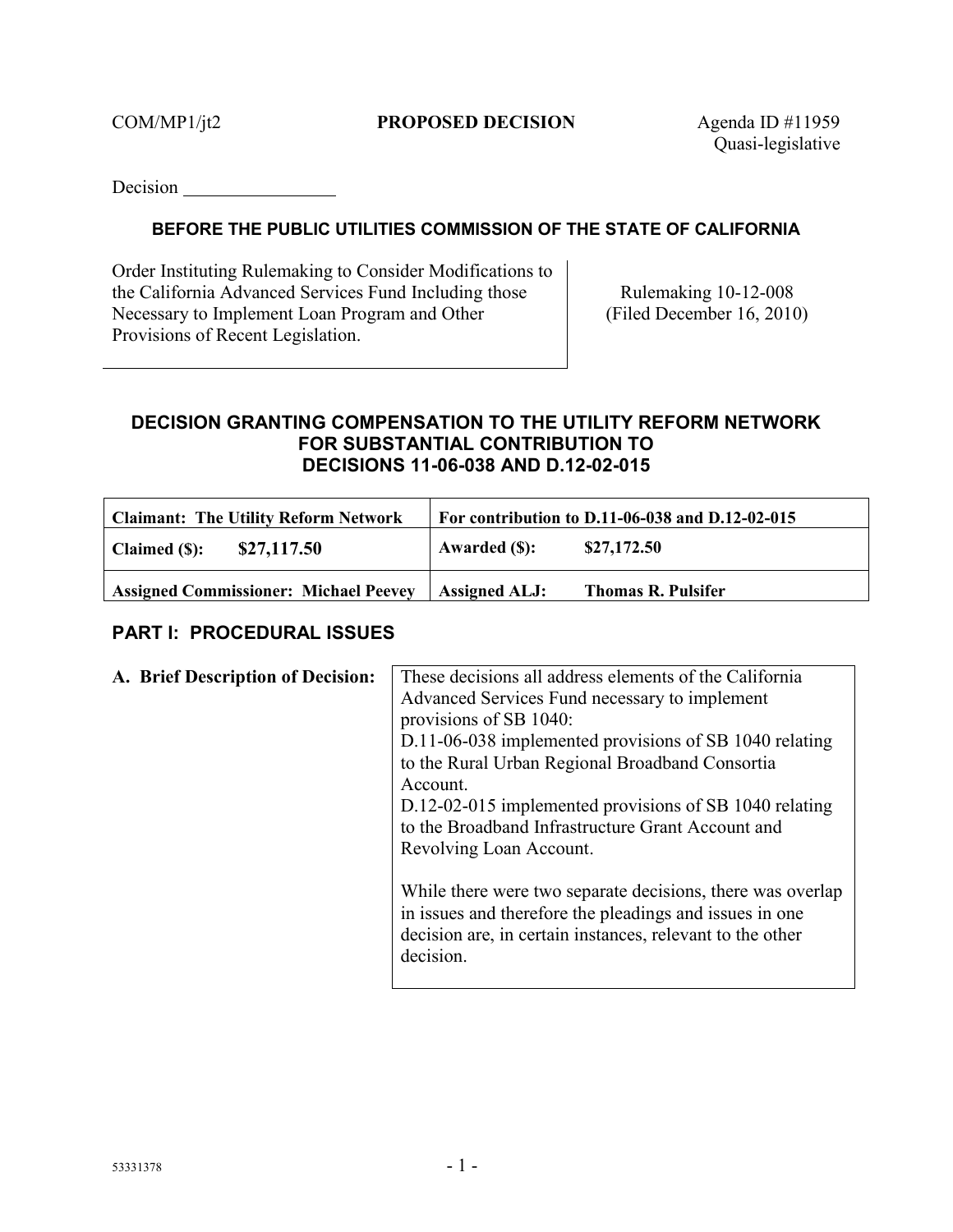#### **B. Claimant must satisfy intervenor compensation requirements set forth in Public Utilities Code §§ 1801-1812:**

|                                                                       | <b>Claimant</b>                                                  | <b>CPUC Verified</b> |
|-----------------------------------------------------------------------|------------------------------------------------------------------|----------------------|
| Timely filing of notice of intent to claim compensation (§ 1804(a)):  |                                                                  |                      |
| 1. Date of Prehearing Conference:                                     |                                                                  |                      |
| 2. Other Specified Date for NOI:                                      | 30 days after the OIR<br>was mailed, i.e. on<br>January 21, 2011 | Correct              |
| 3. Date NOI Filed:                                                    | February 3, 2011(see<br>note $#3)$                               | Correct              |
| 4. Was the notice of intent timely filed?                             |                                                                  | Yes                  |
| Showing of customer or customer-related status (§ 1802(b)):           |                                                                  |                      |
| 5. Based on ALJ ruling issued in proceeding number:                   | A.09-09-013 (verified                                            | Correct              |
|                                                                       | in $D.10-05-012$ )                                               |                      |
| 6. Date of ALJ ruling:                                                | January 7, 2010<br>(verified in D.10-05-                         | Correct              |
|                                                                       | 012)                                                             |                      |
| Based on another CPUC determination (specify):<br>7.                  |                                                                  |                      |
| 8. Has the claimant demonstrated customer or customer-related status? |                                                                  | Yes                  |
| Showing of "significant financial hardship" (§ 1802(g)):              |                                                                  |                      |
| 9. Based on ALJ ruling issued in proceeding number:                   | P.10-08-016                                                      | Correct              |
| 10. Date of ALJ ruling:                                               | November 22, 2010                                                | Correct              |
| 11. Based on another CPUC determination (specify):                    |                                                                  |                      |
| 12. Has the claimant demonstrated significant financial hardship?     |                                                                  | Yes                  |
| Timely request for compensation (§ 1804(c)):                          |                                                                  |                      |
| 13. Identify Final Decision                                           | D.12-02-015                                                      | Correct              |
| 14. Date of Issuance of Final Decision:                               | February 8, 2012                                                 | Correct              |
| 15. File date of compensation request:                                | April 9, 2012                                                    | Correct              |
| 16. Was the request for compensation timely?                          |                                                                  | Yes                  |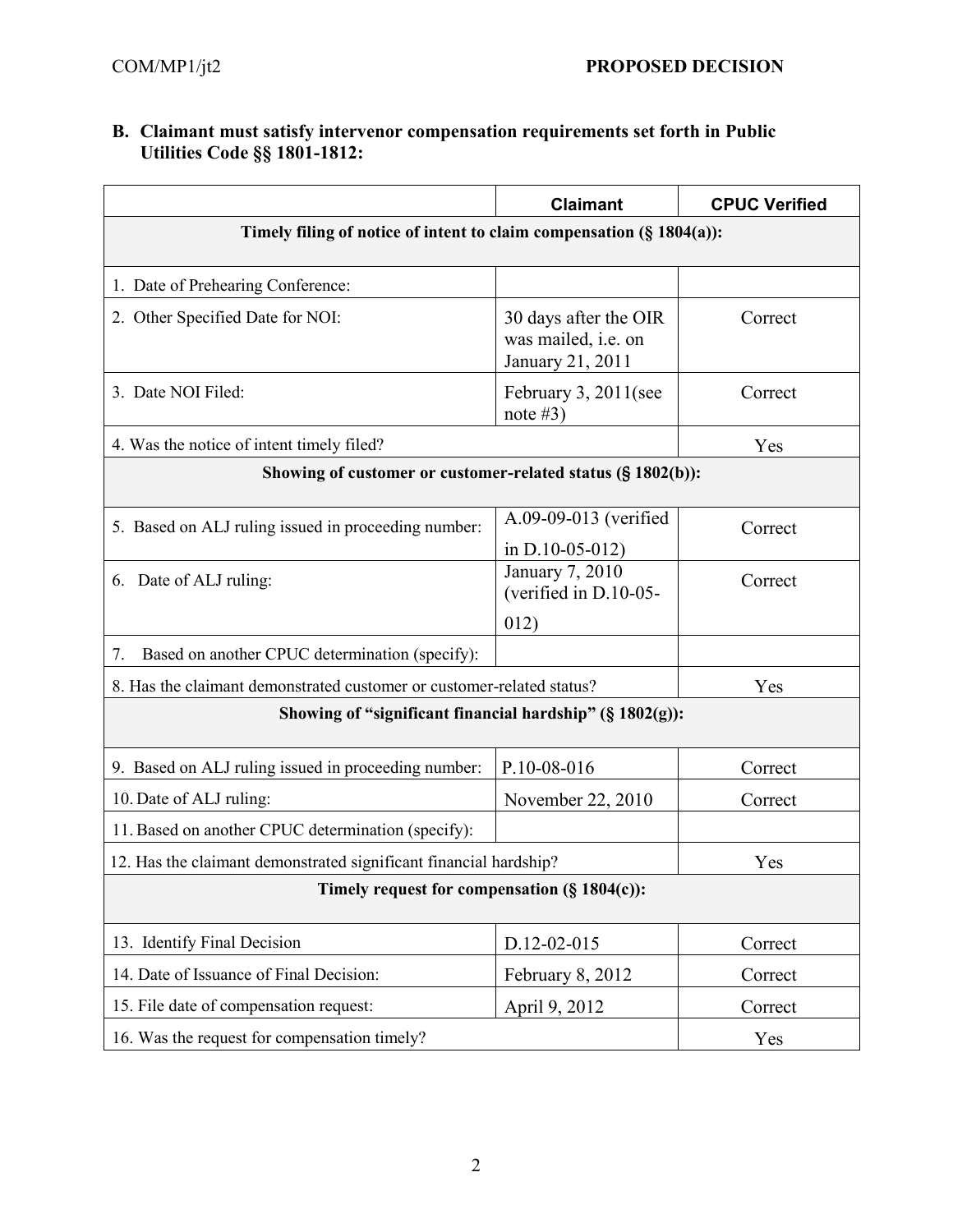| # | <b>Claimant   CPUC</b> | <b>Comment</b>                                                                           |
|---|------------------------|------------------------------------------------------------------------------------------|
|   | <b>TURN</b>            | Verified   TURN's Motion Seeking permission to Late-File NOI was granted by ALJ Pulsifer |
|   |                        | on 2/28/11. No ruling was issued on the NOI.                                             |
|   | <b>TURN</b>            | Verified The file date was calculated according to Rule 1.15, accounting for a weekend   |

### **C. Additional Comments on Part I:**

## **PART II: SUBSTANTIAL CONTRIBUTION**

### **A. Claimant's claimed contribution to the final decision:**

| Contributions to D. 11-06-038 and<br>D.12-02-015                                                                                                                                                                                                                                                                                                                                         | <b>Citation to Decision or Record</b>                                                                                                                                                                                                         | <b>Showing Accepted</b><br>by CPUC |
|------------------------------------------------------------------------------------------------------------------------------------------------------------------------------------------------------------------------------------------------------------------------------------------------------------------------------------------------------------------------------------------|-----------------------------------------------------------------------------------------------------------------------------------------------------------------------------------------------------------------------------------------------|------------------------------------|
| 1. Goals, Objectives and Role of<br>Regional Consortia:                                                                                                                                                                                                                                                                                                                                  |                                                                                                                                                                                                                                               |                                    |
| TURN argued against CETF being part<br>of the Commission's formal review &<br>approval process for CASF grants,<br>loans or consortia. The Commission<br>agreed                                                                                                                                                                                                                          | TURN Reply Comments (2/18/11),<br>pp. 3-4.<br>D.11-06-038, p. 12 ("The CETF<br>partners or any other external<br>Consortia grantees will have no formal<br>role in the Commission's review of<br>CASF applications for infrastructure         | <b>Yes</b>                         |
| TURN argued that the Consortium<br>grants should not be used for<br>construction of infrastructure facilities.<br>The Commission agreed.                                                                                                                                                                                                                                                 | loans or grants.").<br>TURN Comments $(1/21/11)$ , p. 3.<br>D.11-06-038, p. 12 ("a Consortium<br>grant shall not be used for<br>construction of infrastructure<br>facilities."); COL 2.                                                       |                                    |
| TURN argued against parties'<br>proposals that only existing regional<br>consortium be eligible for funding.<br>TURN supported a flexible approach to<br>approving consortia and consortia-<br>related projects that would allow for<br>existing as well as new Consortia<br>applicants. The Commission agreed<br>with some of TURN's positions on<br>these issues supporting a flexible | TURN Reply Comments (2/18/11),<br>pp. 3-4. TURN Comments $(1/21/11)$ ,<br>p. 2.<br>D.11-06-038, p. 11("we recognize<br>that a one-size-fits all policy for<br>establishing regional consortia is not<br>practical"); p. 13 ("We conclude that |                                    |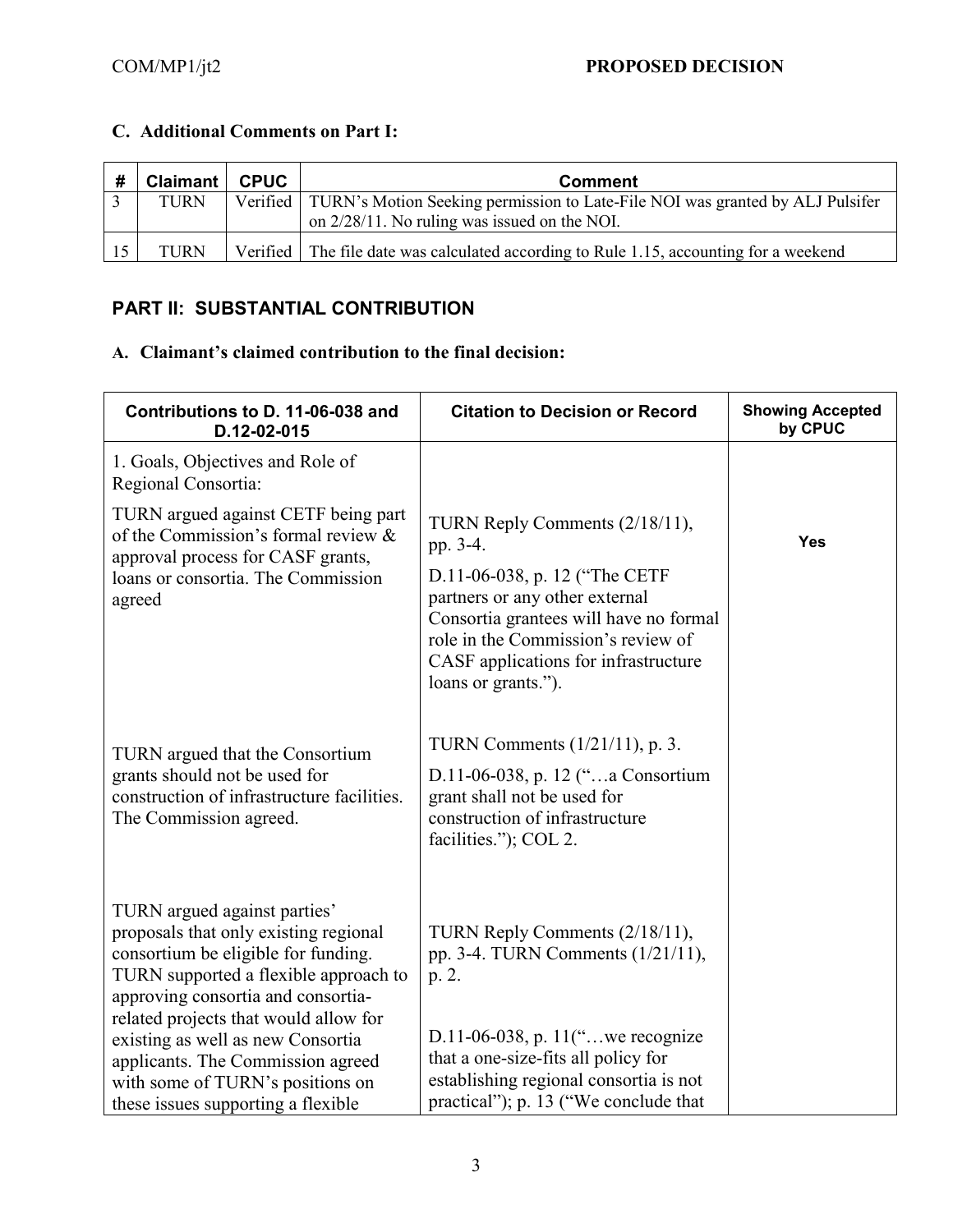| approach. D.11-06-038 also agreed<br>with TURN's position regarding<br>opening the process to existing and new<br>consortia.<br>TURN advocated that one of the<br>elements that appeared to be absent<br>from the Commission's proposals was a<br>requirement and process that promotes<br>the development of best practices and<br>key learnings by those deploying and<br>promoting broadband adoption. The<br>Commission agreed with this principle. | Consortia funding should not be<br>limited only to existing Consortia, but<br>should be open both to existing and<br>newly formed Consortia.").<br>TURN Comments $(5/9/11)$ , p. 5.<br>$D.11-06-038$ , p. 16.               |            |
|---------------------------------------------------------------------------------------------------------------------------------------------------------------------------------------------------------------------------------------------------------------------------------------------------------------------------------------------------------------------------------------------------------------------------------------------------------|-----------------------------------------------------------------------------------------------------------------------------------------------------------------------------------------------------------------------------|------------|
| 2. Endorsements<br>TURN proposed that the Commission<br>require Consortia applicants to get<br>endorsements not just from<br>governmental institutions as stated in<br>the OIR, but also from other critical<br>stakeholders such as community-based<br>organizations, schools, hospitals,<br>libraries, businesses and consumers.<br>The Commission adopted TURN's<br>recommendation.                                                                  | TURN Comments (5/9/11), pp. 4-5.<br>D.11-06-038, p. 27 ("We agree with<br>TURN's recommendations that the<br>applicant secure endorsements from<br>critical stakeholders other than<br>governmental institutions."); COL 6. | Yes        |
| 3. Adoption Plans<br>TURN advocated all CASF applicants,<br>whether for Consortia or grants/loans,<br>include an adoption plan detailing<br>exactly how they proposed to enhance<br>broadband adoption. In both D.11-06-<br>038 and D.12-02-015 the Commission<br>agreed with this requirement.                                                                                                                                                         | TURN Reply Comments (2/18/11), p.<br>12.<br>D.11-06-038, p. 23; COL 7.<br>D.12-02-015, p 26 ("We hereby<br>require the submission of an adoption<br>plan).                                                                  | Yes        |
| 4. Non-Regulated Entities:<br>In the OIR the Commission sought<br>input on the role of non-CPUC-<br>regulated entities in the various CASF<br>accounts. TURN supported the ability                                                                                                                                                                                                                                                                      | TURN Comments $(1/21/11)$ , p.6;<br>TURN Reply Comments (2/18/11),<br>pp. 4-5.<br>D.11-06-038, pp. 12-13.                                                                                                                   | <b>Yes</b> |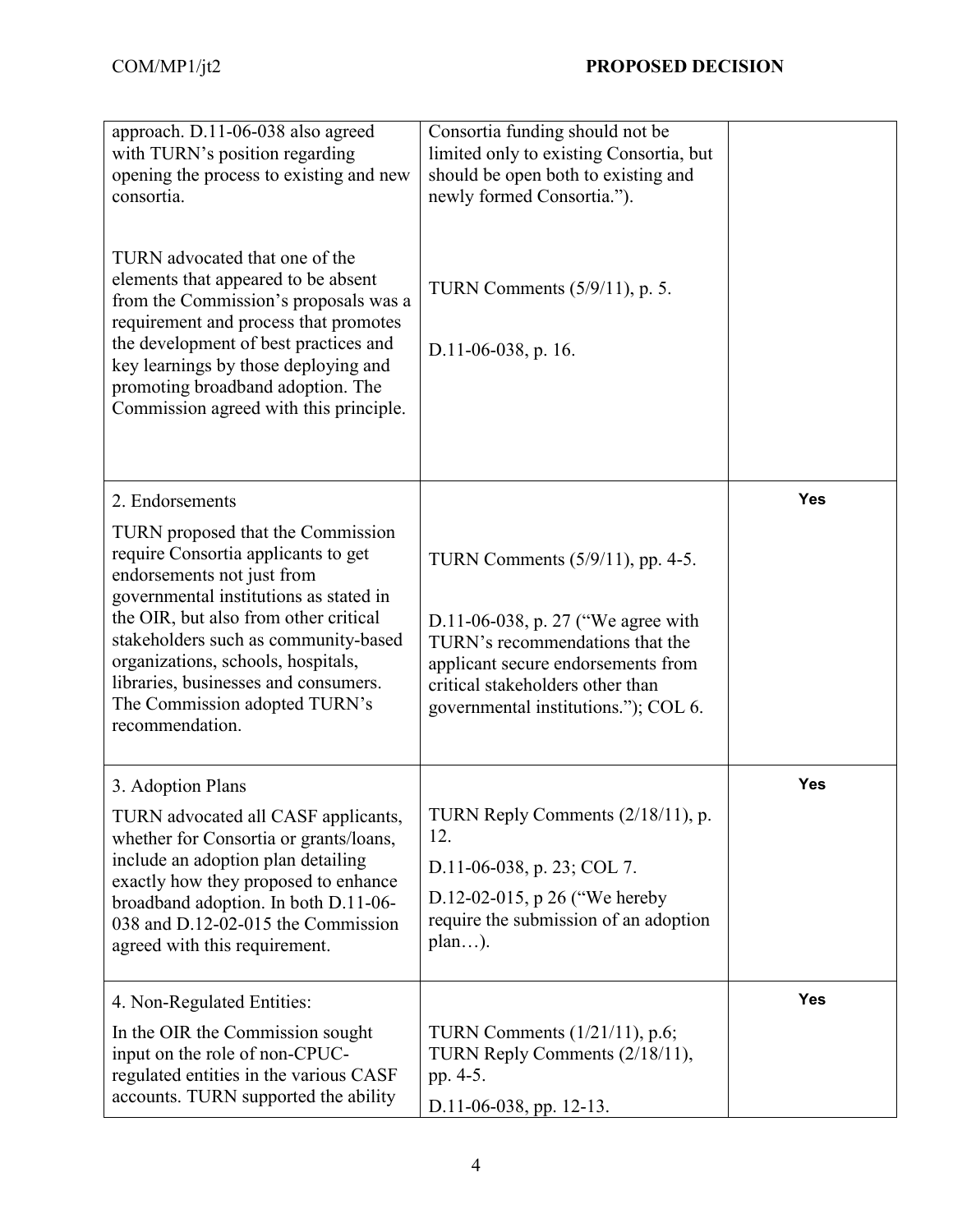| of non-certificated entities to participate<br>as Regional Consortia. In D.11-06-038,<br>the Commission specifically noted<br>TURN's advocacy on these issues in<br>particular that non-regulated entities<br>must acknowledge that by participating<br>in CASF they are subjecting themselves<br>to CPUC authority.        |                                                                                                                                                                                                                                                                                                                             |     |
|-----------------------------------------------------------------------------------------------------------------------------------------------------------------------------------------------------------------------------------------------------------------------------------------------------------------------------|-----------------------------------------------------------------------------------------------------------------------------------------------------------------------------------------------------------------------------------------------------------------------------------------------------------------------------|-----|
| With regards to CASF grants and loans,<br>TURN has consistently supported the<br>eligibility of non-CPCN entities for<br>CASF funds so long as such applicants<br>present a strong showing of financial,<br>technical and operational capability to<br>successfully construct, operate and<br>maintain a broadband network. | TURN Comments $(1/21/11)$ , p. 6;<br>TURN Reply Comments (2/18/11),<br>pp. 4-5); TURN Comments (9/12/11),<br>p. 3.<br>$D.12-02-015$ , pp. 21-22.                                                                                                                                                                            |     |
| Although the Commission declined to<br>approve expanded eligibility for non-<br>CPCN holders, TURN was an<br>important voice in providing response<br>to the Commission's questions on this<br>important issue.                                                                                                             |                                                                                                                                                                                                                                                                                                                             |     |
| 5. Transparency, Openness and<br>Confidentiality of Information:                                                                                                                                                                                                                                                            |                                                                                                                                                                                                                                                                                                                             | Yes |
| TURN has consistently supported<br>openness and transparency of CASF<br>processes and in particular that<br>Consortia's processes, meetings should<br>be widely noticed and open to public<br>scrutiny. D.11-06-038 agreed.                                                                                                 | TURN Reply Comments (2/18/11), p.<br>7. The TURN "proposal" for openness<br>was first offered in response to a DRA<br>Petition to Modify CASF Decision 07-<br>12-054 (in the old CASF proceeding<br>R.06-06-028). The Commission<br>specifically sought comment on<br>TURN's proposal in the OIR in R.10-<br>12-008, p. 11. |     |
|                                                                                                                                                                                                                                                                                                                             | In D.11-06-038, p. 13, the<br>Commission endorsed, in part,<br>TURN's proposal holding that "We<br>agree with TURN's proposal that<br>Consortia's processes, meetings, etc.,<br>should be widely noticed and open to<br>public scrutiny."                                                                                   |     |
|                                                                                                                                                                                                                                                                                                                             |                                                                                                                                                                                                                                                                                                                             |     |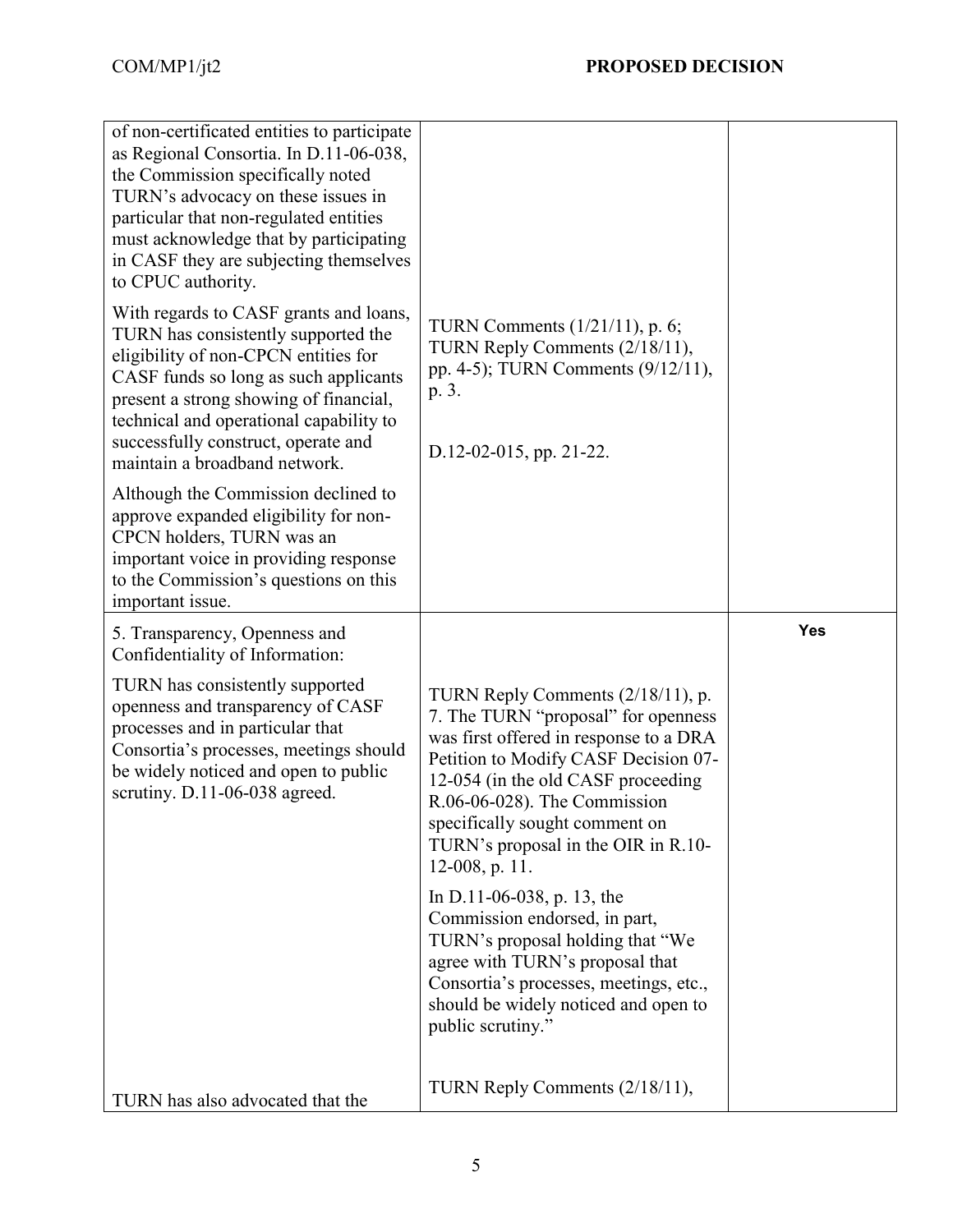| CASF process could be more<br>transparent by reducing the amount of<br>information deemed confidential While<br>the Commission did not agree with<br>TURN's assertions that the CASF<br>process lacked transparency, D.12-02-<br>015 did modify the CASF<br>confidentiality rules requiring more<br>information be publicly disclosed<br>consistent with TURN's advocacy.          | pp. 7-8; TURN Comments (9/12/11),<br>p.3; TURN Reply Comments<br>$(9/26/11)$ , p. 3.<br>D.12-02-015, pp. 39 and 41-43. |            |
|------------------------------------------------------------------------------------------------------------------------------------------------------------------------------------------------------------------------------------------------------------------------------------------------------------------------------------------------------------------------------------|------------------------------------------------------------------------------------------------------------------------|------------|
| 6. Middle-Mile:                                                                                                                                                                                                                                                                                                                                                                    |                                                                                                                        | <b>Yes</b> |
| TURN supported CASF funding for<br>middle-mile projects and clarification<br>that construction projects related to and<br>necessary for last-mile deployment are<br>eligible for CASF funds. D.12-02-015<br>agreed.                                                                                                                                                                | TURN Comments $(9/12/11)$ , pp. 4-5;<br>TURN Reply Comments (9/26/11),<br>pp. 7-8.<br>$D.12-02-015$ , pp.11-12.        |            |
| 7. Benchmark Speed:                                                                                                                                                                                                                                                                                                                                                                |                                                                                                                        | <b>Yes</b> |
| TURN supported the assigned<br>Commissioner's draft proposal to<br>revise the definition of an<br>"underserved" area to be where<br>broadband is available, but where no<br>facilities-based provider offers service<br>at combined speeds of at least 10 mbps.<br>TURN has consistently supported<br>speeds that better reflect the capabilities<br>of modern broadband networks. | TURN Comments $(9/12/11)$ , p. 3;<br>TURN Reply Comments (9/26/11),<br>pp. 4-5.<br>$D.12-02-015$ , pp.17-18.           |            |
| While the Commission did revise the<br>definition to require a 6 mbps<br>download and 1.5 mbps upload, it was<br>not as aggressive as TURN supported.<br>However, the Commission did move in<br>the direction TURN supported – an<br>enhanced speed requirement.                                                                                                                   |                                                                                                                        |            |
| 8. Provision for Basic Voice Service<br>Offering:                                                                                                                                                                                                                                                                                                                                  |                                                                                                                        | <b>Yes</b> |
| In their comments the Small Local<br>Exchange Carriers (Small LECs) raised<br>the issue of modifying the existing<br>CASF language regarding the offering                                                                                                                                                                                                                          | TURN Reply Comments (9/26/11),<br>pp. 5-7.                                                                             |            |
| by CASF applicants of basic voice<br>service to change the language to                                                                                                                                                                                                                                                                                                             | $D.12-02-015$ , pp. 29-30.                                                                                             |            |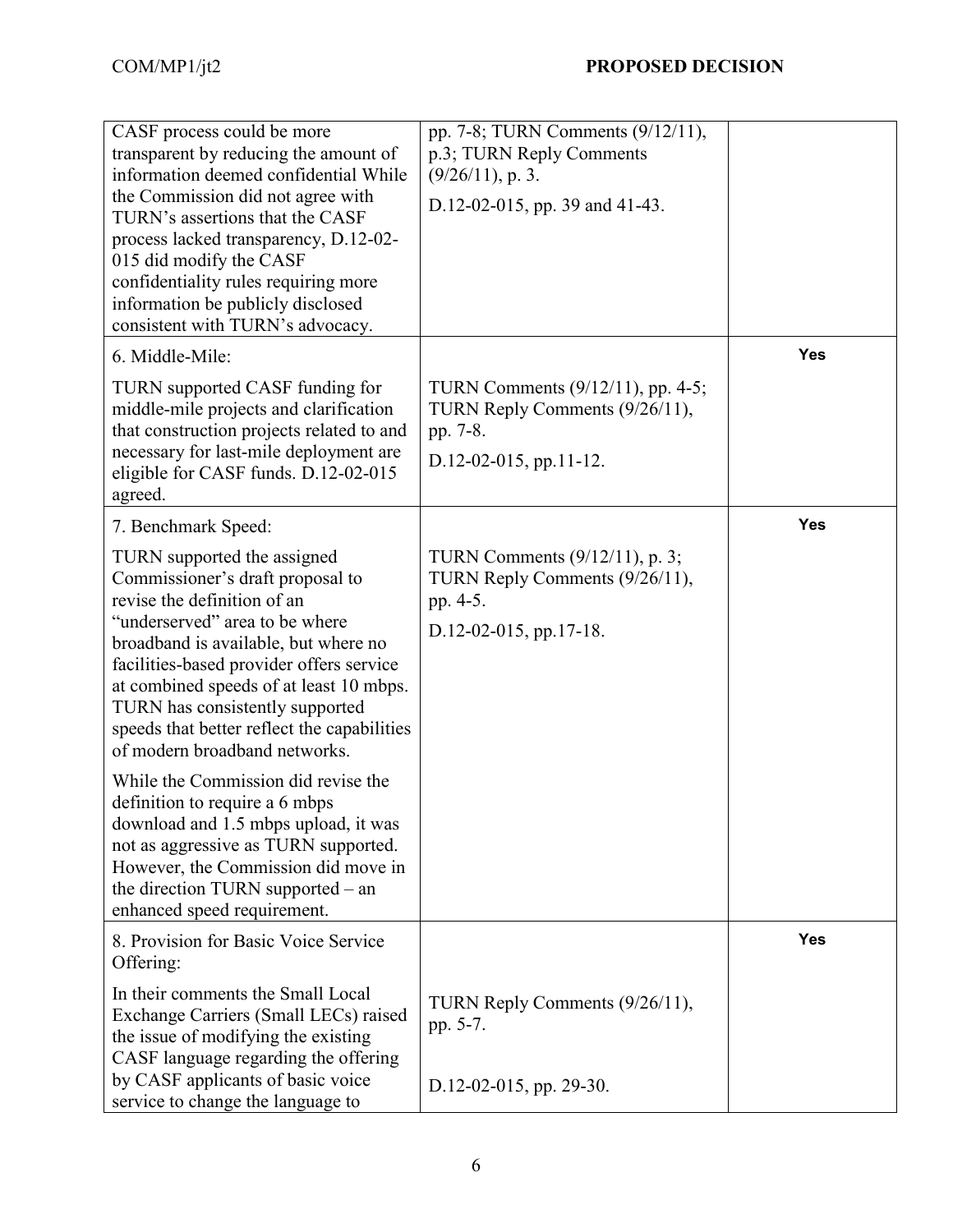| "voice grade service." TURN strongly<br>opposed such a change and the<br>Commission agreed retaining the<br>existing language reflected in<br>Resolution T-17143.                                                                                                                                                                                                                                                                                                                                    |                                                                                                             |            |
|------------------------------------------------------------------------------------------------------------------------------------------------------------------------------------------------------------------------------------------------------------------------------------------------------------------------------------------------------------------------------------------------------------------------------------------------------------------------------------------------------|-------------------------------------------------------------------------------------------------------------|------------|
| 9. Open Access and Net Neutrality<br>Requirements:                                                                                                                                                                                                                                                                                                                                                                                                                                                   |                                                                                                             | <b>Yes</b> |
| TURN had argued that the Commission<br>should require CASF networks built<br>with public money be subject to net<br>neutrality and open access<br>requirements. While the Commission<br>declined to implement any such<br>requirements, this was an issue the<br>Commission was seeking input on and<br>TURN provided a consumer<br>perspective for Commission<br>consideration. In addition, the<br>Commission did leave the possibility<br>open that it may revisit these issues in<br>the future. | TURN Reply Comments (2/18/11),<br>pp. 10-12; TURN Comments<br>$(9/12/11)$ , p.4.<br>D.12-02-015, pp. 43-45. |            |
| 10. Scoring Criteria:                                                                                                                                                                                                                                                                                                                                                                                                                                                                                |                                                                                                             | Yes        |
| TURN supported limited modifications<br>of the CASF scoring criteria and<br>opposed certain proposals such as those<br>made by CENIC. The Commission<br>made some limited changes rejecting<br>the CENIC proposals. Reflecting the<br>Commission support for the TURN<br>proposal that applicants get                                                                                                                                                                                                | TURN Reply Comments (2/18/11),<br>pp. 8-9.<br>R.12-02-015, pp. 37-38.                                       |            |
| endorsements from a broad array of<br>stakeholders (see $# 2$ above), D.12-02-<br>015 added a bonus of 5 points for<br>applicants that received such<br>endorsements.                                                                                                                                                                                                                                                                                                                                |                                                                                                             |            |

# **B. Duplication of Effort (§§ 1801.3(f) & 1802.5):**

|                                                | Claimant   | <b>CPUC Verified</b> |
|------------------------------------------------|------------|----------------------|
| a. Was DRA a party to the proceeding?          | <b>Yes</b> | Correct              |
| b. Were there other parties to the proceeding? | Yes        | Correct              |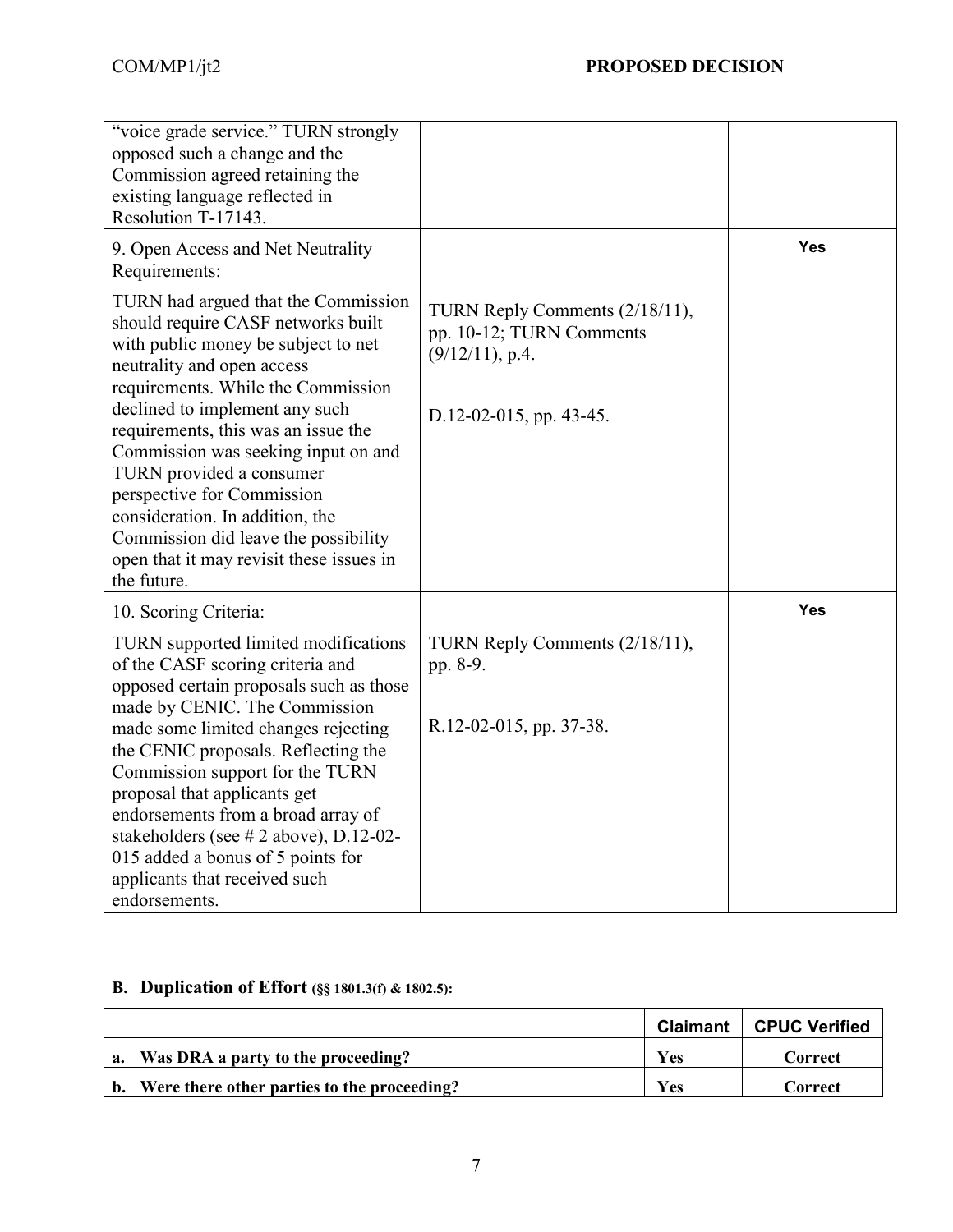| c. If so, provide name of other parties:<br>There were parties representing various broadband initiatives, regional groups and<br>communities seeking broadband deployment, industry parties including the ILECs,<br>Small LECs, and cable companies. Please see service list for complete list of<br>parties.                                                                                                                                                                                                                                                                                                                                                                                                              | Correct                                                                                                                |
|-----------------------------------------------------------------------------------------------------------------------------------------------------------------------------------------------------------------------------------------------------------------------------------------------------------------------------------------------------------------------------------------------------------------------------------------------------------------------------------------------------------------------------------------------------------------------------------------------------------------------------------------------------------------------------------------------------------------------------|------------------------------------------------------------------------------------------------------------------------|
| d. Describe how you coordinated with DRA and other parties to avoid<br>duplication or how your participation supplemented, complemented, or<br>contributed to that of another party:<br>TURN's compensation in this proceeding should not be reduced for<br>duplication of the showings of other parties. In a proceeding involving<br>multiple participants (in this case 48 different parties), it is virtually<br>impossible for TURN to completely avoid some duplication of the work of<br>other parties. In this case, TURN took all reasonable steps to keep such<br>duplication to a minimum, and to ensure that when it did happen, our work<br>served to complement and assist the showings of the other parties. | Verified; we<br>make no<br>reductions to<br>TURN's<br>hours for<br>duplication<br>of efforts<br>with other<br>parties. |
| TURN and DRA were the only consumer representatives actively<br>participating in the proceeding. Greenlining did file pleadings but only in<br>response to the OIR. While our efforts overlapped to a limited degree, our<br>showings were largely complementary. In contrast, a large number of parties<br>represented the interests of carriers and various entities active in broadband<br>issues.                                                                                                                                                                                                                                                                                                                       |                                                                                                                        |
| Any incidental duplication that may have occurred here was more than offset<br>by TURN's unique contributions to the proceeding. Under these<br>circumstances, no reduction to our compensation due to duplication is<br>warranted given the standard adopted by the Commission in D.03-03-031.                                                                                                                                                                                                                                                                                                                                                                                                                             |                                                                                                                        |

## **C. Additional Comments on Part II:**

| # | <b>Claimant</b>         | <b>CPUC</b> | Comment                                                                                                                                                                                                                                                                                                                                                                                                                                                                                                                                                                                                                                                                                                                                                                                                                                                                                                                               |
|---|-------------------------|-------------|---------------------------------------------------------------------------------------------------------------------------------------------------------------------------------------------------------------------------------------------------------------------------------------------------------------------------------------------------------------------------------------------------------------------------------------------------------------------------------------------------------------------------------------------------------------------------------------------------------------------------------------------------------------------------------------------------------------------------------------------------------------------------------------------------------------------------------------------------------------------------------------------------------------------------------------|
|   | Partial<br>Contribution | Correct     | The Commission has interpreted the Section 1802 definition, in<br>conjunction with Section 1801.3, so as to effectuate the legislature's intent<br>to encourage effective and efficient intervenor participation. The statutory<br>provision of "in whole or in part," as interpreted by multiple Commission<br>decisions on intervenor compensation requests, has established as a general<br>proposition that when a party makes a substantial contribution in a multi-<br>issue proceeding, it is entitled to compensation for time and expenses even<br>if it does not prevail on some of the issues. See, for example, D.98-04-028<br>(awarding TURN full compensation in CTC proceeding, even though<br>TURN did not prevail on all issues); D.98-08-016, pp. 6, 12 (awarding<br>TURN full compensation in SoCalGas PBR proceeding); D.00-02-008, pp.<br>4-7, 10 (awarding TURN full compensation even though we unsuccessfully |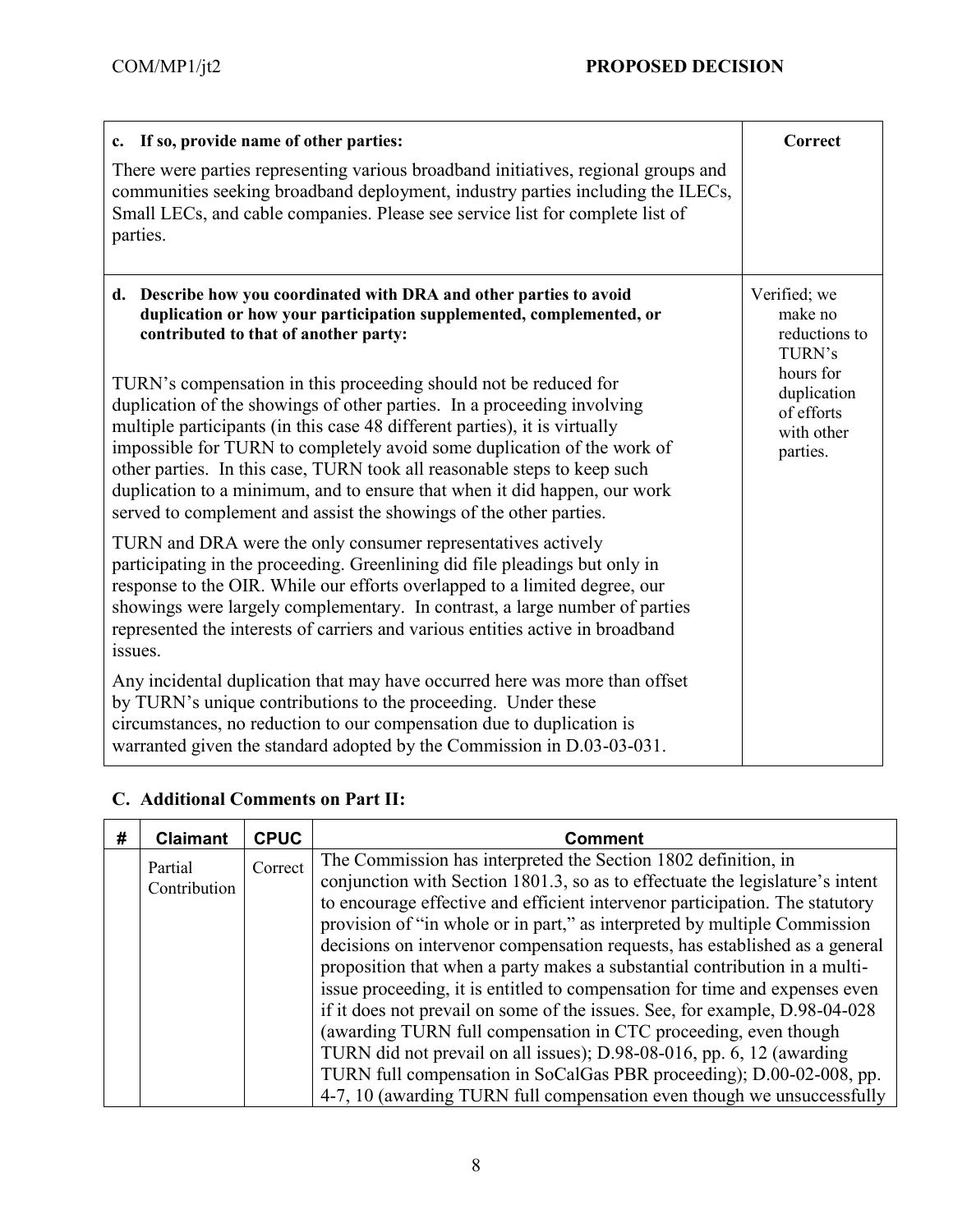| opposed settlement).                                                                                                                                                                                                                                                                                                            |  |
|---------------------------------------------------------------------------------------------------------------------------------------------------------------------------------------------------------------------------------------------------------------------------------------------------------------------------------|--|
| In this proceeding, TURN was highly successful, even though the<br>Commission did not adopt all of TURN's recommendations (for example,<br>not adopting net neutrality and open access requirements). TURN thus<br>believes that our contributions warrant compensation for all of our time and<br>expenses in this proceeding. |  |

# **PART III: REASONABLENESS OF REQUESTED COMPENSATION**

# **A. General Claim of Reasonableness (§§ 1801 & 1806):**

| Claimant's explanation of how its participation bore a reasonable<br>relationship with benefits realized through its participation. (include                                                                          | <b>CPUC Verified</b> |
|-----------------------------------------------------------------------------------------------------------------------------------------------------------------------------------------------------------------------|----------------------|
| references to record, where appropriate)                                                                                                                                                                              |                      |
| As with many quasi-legislative proceedings, the precise benefits to<br>consumers from TURN's participation in this docket are difficult to<br>quantify. However, the issues at stake in this proceeding and the rules | Verified             |
| promulgated by the Commission directly impact consumers. The funds                                                                                                                                                    |                      |
| used by CASF are derived from surcharges levied on telephone ratepayers                                                                                                                                               |                      |
| and the Commission must exercise extreme care in how these funds are                                                                                                                                                  |                      |
| spent. In addition, the purpose of CASF is to bridge the digital divide by                                                                                                                                            |                      |
| bringing broadband capability to unserved and underserved communities.                                                                                                                                                |                      |
| The rules promulgated in this proceeding are critical to the success of that                                                                                                                                          |                      |
| endeavor.                                                                                                                                                                                                             |                      |
| The total hours included in this request represent less than two 40-hour                                                                                                                                              |                      |
| weeks of attorney and advocate time. In light of the importance and                                                                                                                                                   |                      |
| complexity of the policy issues addressed, the Commission should find                                                                                                                                                 |                      |
| TURN's request for intervenor compensation to be reasonable.                                                                                                                                                          |                      |

# **B. Specific Claim:\***

| <b>CLAIMED</b>     |                            |              |             |                                                        |             |           | <b>CPUC AWARD</b> |         |             |  |
|--------------------|----------------------------|--------------|-------------|--------------------------------------------------------|-------------|-----------|-------------------|---------|-------------|--|
|                    | ATTORNEY AND ADVOCATE FEES |              |             |                                                        |             |           |                   |         |             |  |
| <b>Item</b>        | Year                       | <b>Hours</b> | Rate \$     | <b>Basis for Rate*</b>                                 | Total \$    | Year      | <b>Hours</b>      | Rate \$ | Total \$    |  |
| William<br>Nusbaum | 2011                       | 45.25        | \$435       | D.10-07-014;<br><b>Resolution ALJ</b><br>247 (4/13/10) | \$19,683.75 | 2011      | 45.25             | \$435   | \$19,683.75 |  |
| William<br>Nusbaum | 2012                       | 3            | \$435       | Res. ALJ 247                                           | \$1,305.00  | 2012      | 3                 | \$445   | \$1,335     |  |
| Regina<br>Costa    | 2011                       | 16.75        | \$275       | Res. ALJ 247                                           | \$4,606.25  | 2011      | 16.75             | \$275   | \$4,606.25  |  |
|                    |                            |              | \$25,595.00 |                                                        |             | Subtotal: | \$25,625          |         |             |  |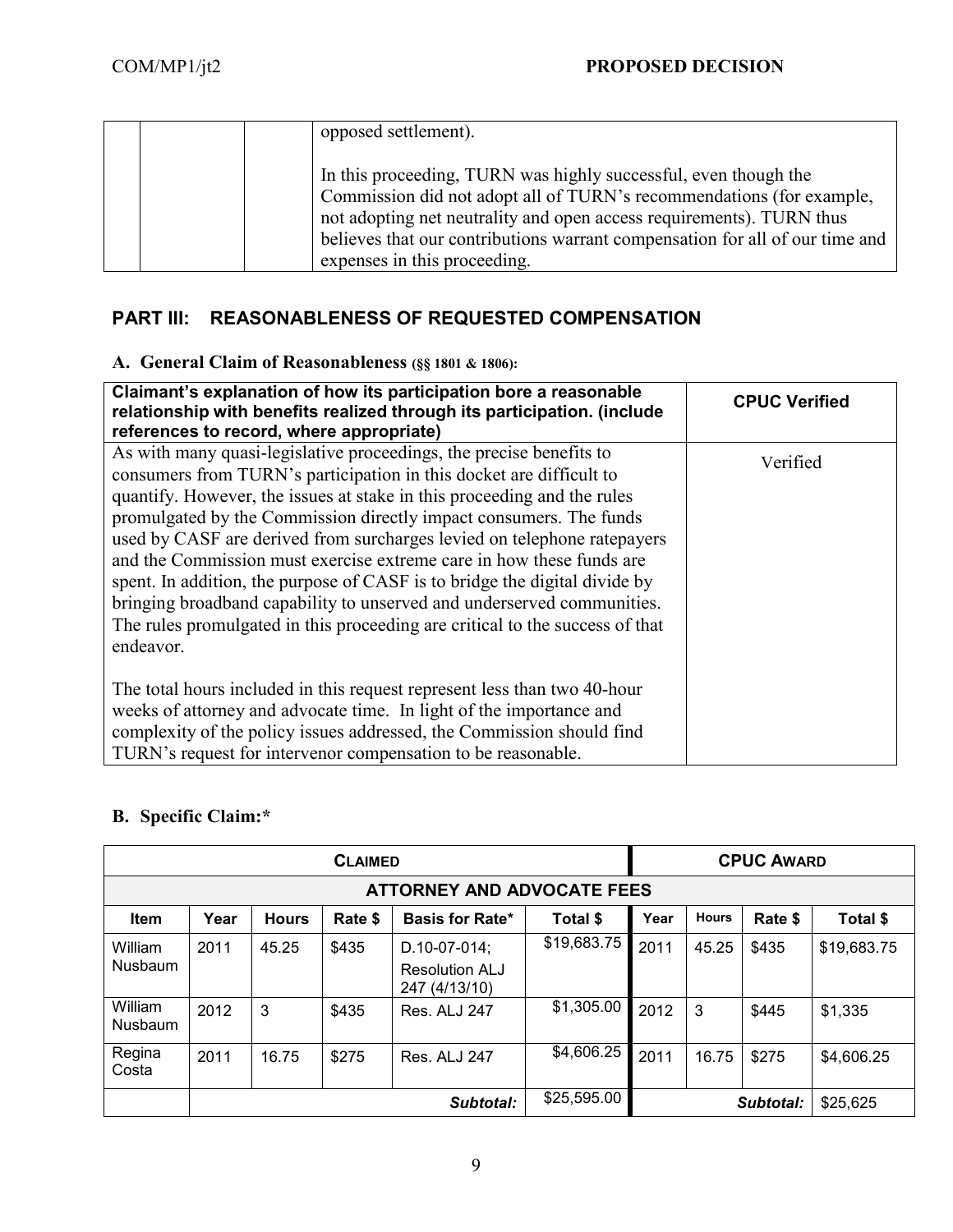|                          | <b>EXPERT FEES</b>                                                                                                                                                                                                                                                                                                                                                                                                                                                                                                                                                                                                                                                |      |                |          |                                                                                                               |             |                           |               |                         |               |             |            |
|--------------------------|-------------------------------------------------------------------------------------------------------------------------------------------------------------------------------------------------------------------------------------------------------------------------------------------------------------------------------------------------------------------------------------------------------------------------------------------------------------------------------------------------------------------------------------------------------------------------------------------------------------------------------------------------------------------|------|----------------|----------|---------------------------------------------------------------------------------------------------------------|-------------|---------------------------|---------------|-------------------------|---------------|-------------|------------|
|                          | Item                                                                                                                                                                                                                                                                                                                                                                                                                                                                                                                                                                                                                                                              | Year | <b>Hours</b>   | Rate \$  | <b>Basis for Rate*</b>                                                                                        |             | Total \$                  | Year          |                         | <b>Hours</b>  | Rate \$     | Total \$   |
|                          |                                                                                                                                                                                                                                                                                                                                                                                                                                                                                                                                                                                                                                                                   |      |                |          |                                                                                                               |             |                           |               |                         |               |             |            |
|                          |                                                                                                                                                                                                                                                                                                                                                                                                                                                                                                                                                                                                                                                                   |      |                |          |                                                                                                               | Subtotal:   | $\boldsymbol{\mathsf{S}}$ |               |                         |               | Subtotal:   |            |
|                          | <b>OTHER FEES</b>                                                                                                                                                                                                                                                                                                                                                                                                                                                                                                                                                                                                                                                 |      |                |          |                                                                                                               |             |                           |               |                         |               |             |            |
|                          |                                                                                                                                                                                                                                                                                                                                                                                                                                                                                                                                                                                                                                                                   |      |                |          | Describe here what OTHER HOURLY FEES you are claiming (paralegal, travel, etc.):                              |             |                           |               |                         |               |             |            |
|                          |                                                                                                                                                                                                                                                                                                                                                                                                                                                                                                                                                                                                                                                                   |      |                |          |                                                                                                               |             |                           |               |                         |               |             |            |
|                          | Item                                                                                                                                                                                                                                                                                                                                                                                                                                                                                                                                                                                                                                                              | Year | <b>Hours</b>   | Rate \$  | <b>Basis for Rate*</b>                                                                                        |             | Total \$                  | Year          |                         | <b>Hours</b>  | Rate \$     | Total \$   |
|                          | [Person 1]                                                                                                                                                                                                                                                                                                                                                                                                                                                                                                                                                                                                                                                        |      |                |          |                                                                                                               |             |                           |               |                         |               |             |            |
|                          | [Person 2]                                                                                                                                                                                                                                                                                                                                                                                                                                                                                                                                                                                                                                                        |      |                |          |                                                                                                               |             |                           |               |                         |               |             |            |
|                          |                                                                                                                                                                                                                                                                                                                                                                                                                                                                                                                                                                                                                                                                   |      |                |          |                                                                                                               | Subtotal:   |                           |               |                         |               | Subtotal:   |            |
|                          |                                                                                                                                                                                                                                                                                                                                                                                                                                                                                                                                                                                                                                                                   |      |                |          | <b>INTERVENOR COMPENSATION CLAIM PREPARATION **</b>                                                           |             |                           |               |                         |               |             |            |
|                          | Item                                                                                                                                                                                                                                                                                                                                                                                                                                                                                                                                                                                                                                                              | Year | <b>Hours</b>   | Rate \$  | <b>Basis for Rate*</b>                                                                                        |             | Total \$                  | Year          | <b>Hours</b><br>Rate \$ |               | Total \$    |            |
| William<br>Nusbaum       |                                                                                                                                                                                                                                                                                                                                                                                                                                                                                                                                                                                                                                                                   | 2011 | $\overline{2}$ | \$217.50 | Res. ALJ 247                                                                                                  |             | \$435.00                  | 2011          |                         | 2<br>\$217.50 |             | \$435      |
| William                  | Nusbaum                                                                                                                                                                                                                                                                                                                                                                                                                                                                                                                                                                                                                                                           | 2012 | 5              | \$217.50 | Res. ALJ 247                                                                                                  |             | \$1,087.50                | 2012          | 5                       |               | \$222.50    | \$1,112.50 |
|                          |                                                                                                                                                                                                                                                                                                                                                                                                                                                                                                                                                                                                                                                                   |      |                |          | Subtotal:                                                                                                     |             | \$1,522.50                | Subtotal:     |                         |               | \$1,547.50  |            |
|                          |                                                                                                                                                                                                                                                                                                                                                                                                                                                                                                                                                                                                                                                                   |      |                |          |                                                                                                               |             |                           |               |                         |               |             |            |
|                          |                                                                                                                                                                                                                                                                                                                                                                                                                                                                                                                                                                                                                                                                   |      |                |          | <b>COSTS</b>                                                                                                  |             |                           |               |                         |               |             |            |
| $\#$                     | <b>Item</b>                                                                                                                                                                                                                                                                                                                                                                                                                                                                                                                                                                                                                                                       |      | <b>Detail</b>  |          |                                                                                                               |             | <b>Amount</b>             | <b>Amount</b> |                         |               |             |            |
|                          |                                                                                                                                                                                                                                                                                                                                                                                                                                                                                                                                                                                                                                                                   |      |                |          |                                                                                                               |             |                           |               |                         |               |             |            |
|                          |                                                                                                                                                                                                                                                                                                                                                                                                                                                                                                                                                                                                                                                                   |      |                |          | Subtotal:                                                                                                     |             |                           |               |                         |               | Subtotal:   |            |
| <b>TOTAL REQUEST \$:</b> |                                                                                                                                                                                                                                                                                                                                                                                                                                                                                                                                                                                                                                                                   |      |                |          |                                                                                                               | \$27,117.50 |                           |               | <b>TOTAL AWARD \$:</b>  |               | \$27,172.50 |            |
|                          | *We remind all intervenors that Commission staff may audit their records related to the award and that intervenors<br>must make and retain adequate accounting and other documentation to support all claims for intervenor<br>compensation. Claimant's records should identify specific issues for which it seeks compensation, the actual time<br>spent by each employee or consultant, the applicable hourly rates, fees paid to consultants and any other costs for<br>which compensation was claimed. The records pertaining to an award of compensation shall be retained for at<br>least three years from the date of the final decision making the award. |      |                |          |                                                                                                               |             |                           |               |                         |               |             |            |
|                          |                                                                                                                                                                                                                                                                                                                                                                                                                                                                                                                                                                                                                                                                   |      |                |          | **Travel and Reasonable Claim preparation time typically compensated at 1/2 of preparer's normal hourly rate. |             |                           |               |                         |               |             |            |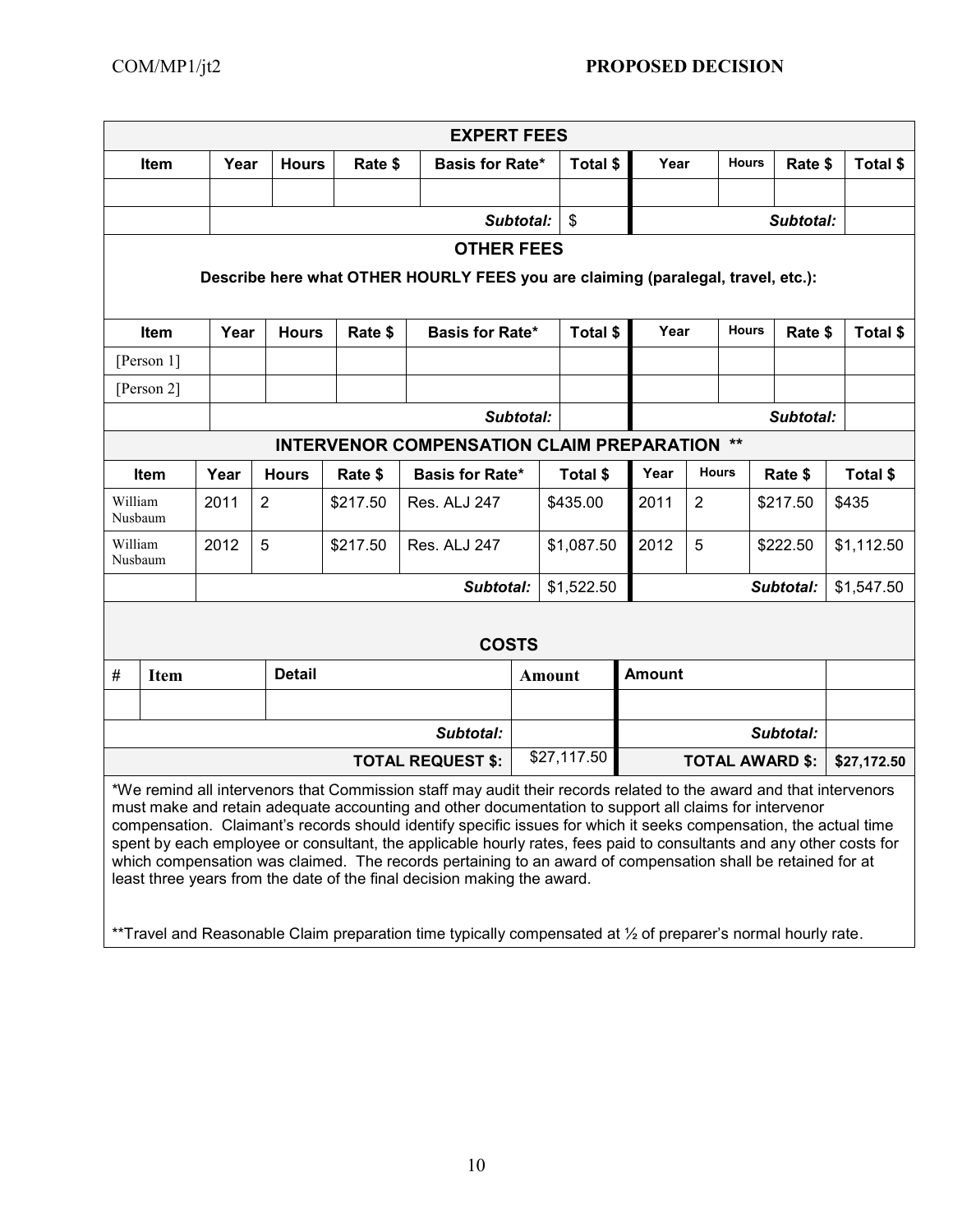# **C. TURN's Comments on Part III:**

| <b>Attachment or</b><br>Comment # | <b>Description/Comment</b>                                                                                                                                                                                                                                                                                                                                                                                                                                          |
|-----------------------------------|---------------------------------------------------------------------------------------------------------------------------------------------------------------------------------------------------------------------------------------------------------------------------------------------------------------------------------------------------------------------------------------------------------------------------------------------------------------------|
| Attach 1                          | Certificate of Service - filed separately                                                                                                                                                                                                                                                                                                                                                                                                                           |
| Attach 2                          | Contemporaneous Time Sheets for Attorney and Advocate.                                                                                                                                                                                                                                                                                                                                                                                                              |
|                                   | A daily listing of the specific tasks performed by Mr. Nusbaum and Ms. Costa in<br>connection with this proceeding is set forth in Attachment 2. TURN's staff maintained<br>detailed contemporaneous time records indicating the number of hours devoted to work<br>on this case. In preparing this appendix, Mr. Nusbaum reviewed all of the recorded<br>hours devoted to this proceeding and included only those that were reasonable for the<br>underlying task. |
| Attach 3                          | Allocation of TURN Attorney and Consultant Hours by Issue/Activity Code: TURN                                                                                                                                                                                                                                                                                                                                                                                       |
| Comment 1                         | has allocated all of our attorney and advocate time by issue area or activity, as evident<br>on our attached timesheets.                                                                                                                                                                                                                                                                                                                                            |
| Time                              |                                                                                                                                                                                                                                                                                                                                                                                                                                                                     |
| Allocation by<br>Issue            | The following codes relate to specific substantive issue and activity areas addressed<br>by TURN:                                                                                                                                                                                                                                                                                                                                                                   |
|                                   | GP - General Preparation: time for activities necessary to participate in the docket                                                                                                                                                                                                                                                                                                                                                                                |
|                                   | RCG – Regional Consortia goals, objectives and role (includes issues associated with<br>the role of CETF, use of funds, new vs. existing Consortia, best practices)                                                                                                                                                                                                                                                                                                 |
|                                   | $E$ – Endorsements                                                                                                                                                                                                                                                                                                                                                                                                                                                  |
|                                   | $A - Adoption$                                                                                                                                                                                                                                                                                                                                                                                                                                                      |
|                                   | Non-Reg – Issues associated with eligibility and process for non-regulated entities                                                                                                                                                                                                                                                                                                                                                                                 |
|                                   | T – Transparency, openness and confidentiality issues                                                                                                                                                                                                                                                                                                                                                                                                               |
|                                   | M - Issues associated with "middle-mile" infrastructure deployment                                                                                                                                                                                                                                                                                                                                                                                                  |
|                                   | S - Benchmark speeds                                                                                                                                                                                                                                                                                                                                                                                                                                                |
|                                   | B - Revisions to definition of basic service                                                                                                                                                                                                                                                                                                                                                                                                                        |
|                                   | ON - Open access and net neutrality requirements                                                                                                                                                                                                                                                                                                                                                                                                                    |
|                                   | SC-Scoring criteria                                                                                                                                                                                                                                                                                                                                                                                                                                                 |
|                                   | COMP - Preparation of compensation request and TURN's notice of intent.                                                                                                                                                                                                                                                                                                                                                                                             |
|                                   | # - Where time entries cannot easily be identified with a specific activity code. For<br>these entries, the allocation of time spent on activities can be broken down as such:<br>RCG 10%, E 10%, A 10%, Non-Reg 10%, T 10%, M10%, S 10%, B 10%, ON 10%,<br>SC 10%.                                                                                                                                                                                                 |
|                                   | There were a large number of "GP" hours in this proceeding due to the unusually large<br>number of parties and associated pleadings requiring analysis.                                                                                                                                                                                                                                                                                                             |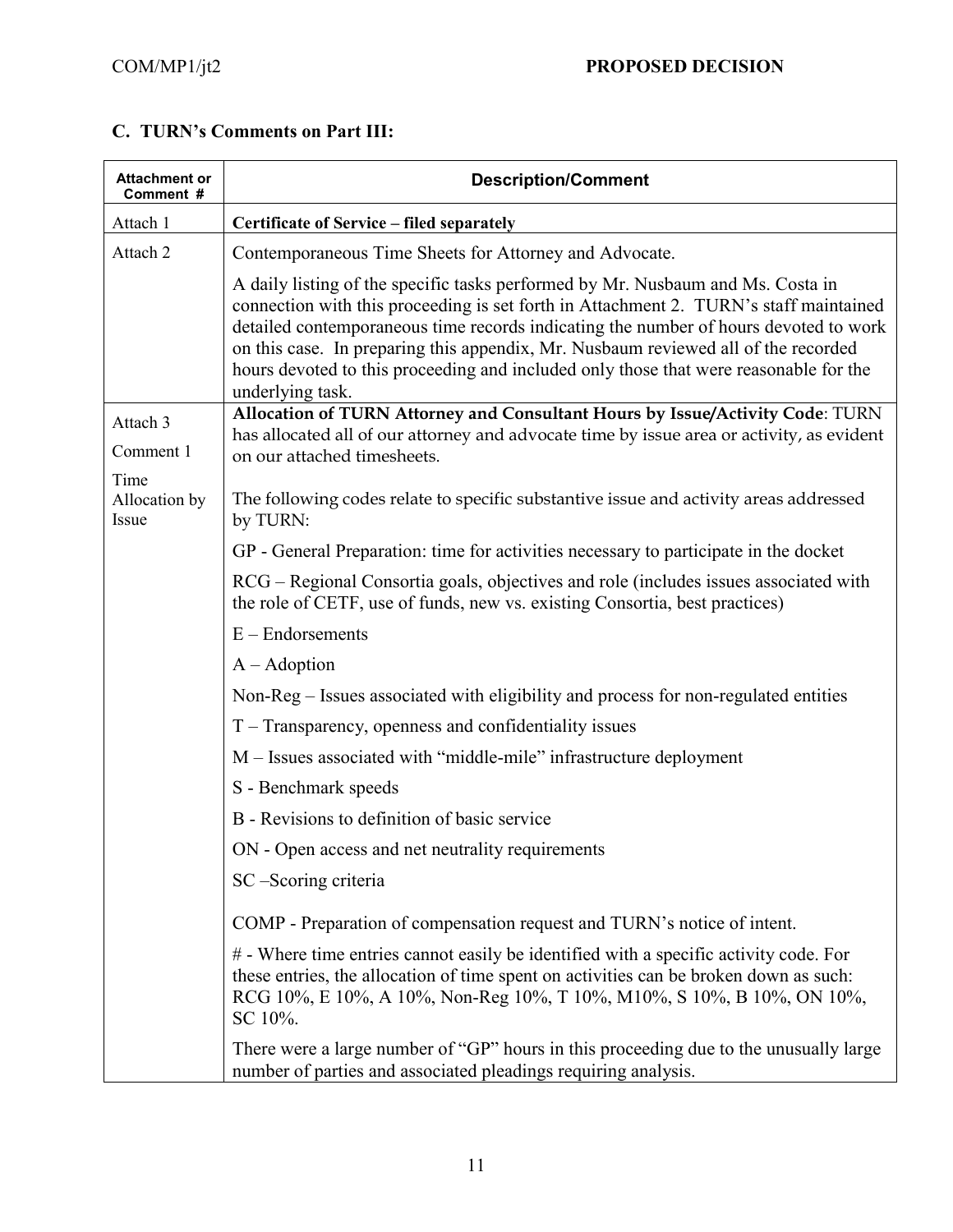| Comment 2    | TURN used 50% of the authorized 2011 hourly rate as the billing rate<br>for the compensation request, prepared by Mr. Nusbaum in 2012. |
|--------------|----------------------------------------------------------------------------------------------------------------------------------------|
| Compensation |                                                                                                                                        |
| Request      |                                                                                                                                        |

#### **D. CPUC Disallowances & Adjustments:**

| #                                          | <b>Reason</b>                                                                                                                                                                                                                                                              |
|--------------------------------------------|----------------------------------------------------------------------------------------------------------------------------------------------------------------------------------------------------------------------------------------------------------------------------|
| 1. Increase<br>$\sin 2012$<br>hourly rates | TURN's increased award amount is due to the Commission approved Cost-of-Living<br>Adjustment [COLA] adopted by Resolution ALJ-281. Abiding by the Resolution, Mr.<br>Nusbaum's 2012 hourly rates have been raised to reflect the 2.2% COLA for<br>intervenor hourly rates. |

### **PART IV: OPPOSITIONS AND COMMENTS**

#### **A. Opposition: Did any party oppose the claim?** No

Yes

**B. Comment Period: Was the 30-day comment period waived (***see* **Rule 14.6(2)(6))?**

### **FINDINGS OF FACT**

- 1. TURN has made a substantial contribution to Decisions D.11-06-038 and D.12-02-015.
- 2. The claimed fees and costs are comparable to market rates paid to experts and advocates having comparable training and experience and offering similar services.
- 3. The total of reasonable contribution is \$27,172.50.

### **CONCLUSIONS OF LAW**

- 1. The claim, with any adjustment set forth above, satisfies all requirements of Public Utilities Code Sections 1801-1812.
- 2. This proceeding affects all regulated telecommunications carriers. As such, it is appropriate to pay the award from the Commission's Intervenor Compensation Fund

#### **ORDER**

- 1. TURN is awarded \$27,172.50.
- 2. Within 30 days of the effective date of this decision, the Commission's Fiscal Office shall disburse the awarded compensation from the Commission's Intervenor Compensation Fund.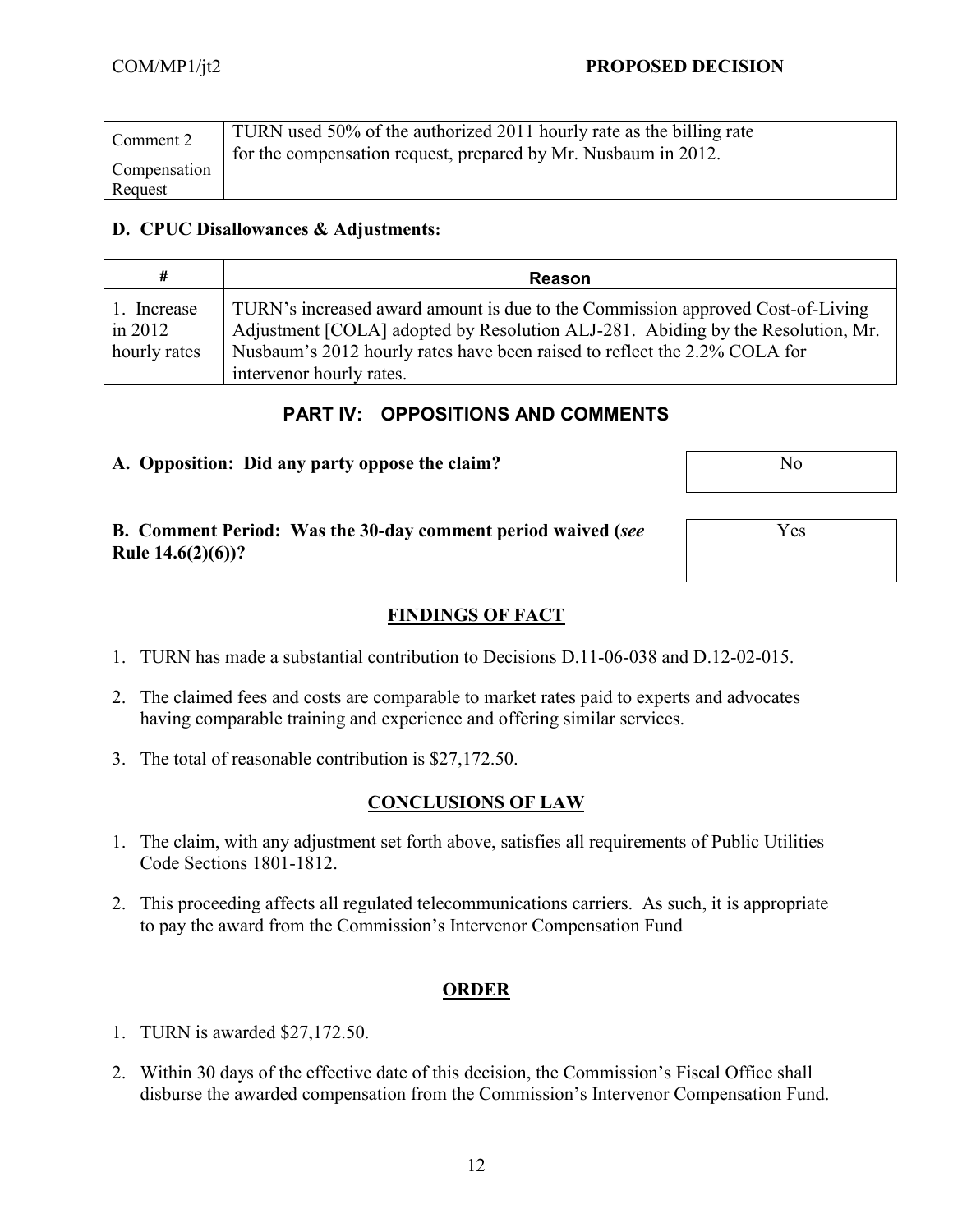Payment of the award shall include interest at the rate earned on prime, three-month commercial paper as reported in Federal Reserve Statistical Release H.15, beginning June 23, 2012, the  $75<sup>th</sup>$  day after the filing of the claimant's request, and continuing until full payment is made.

- 3. The comment period for today's decision is waived.
- 4. This proceeding closed.

This decision is effective today.

Dated \_\_\_\_\_\_\_\_\_\_\_, at San Francisco, California.